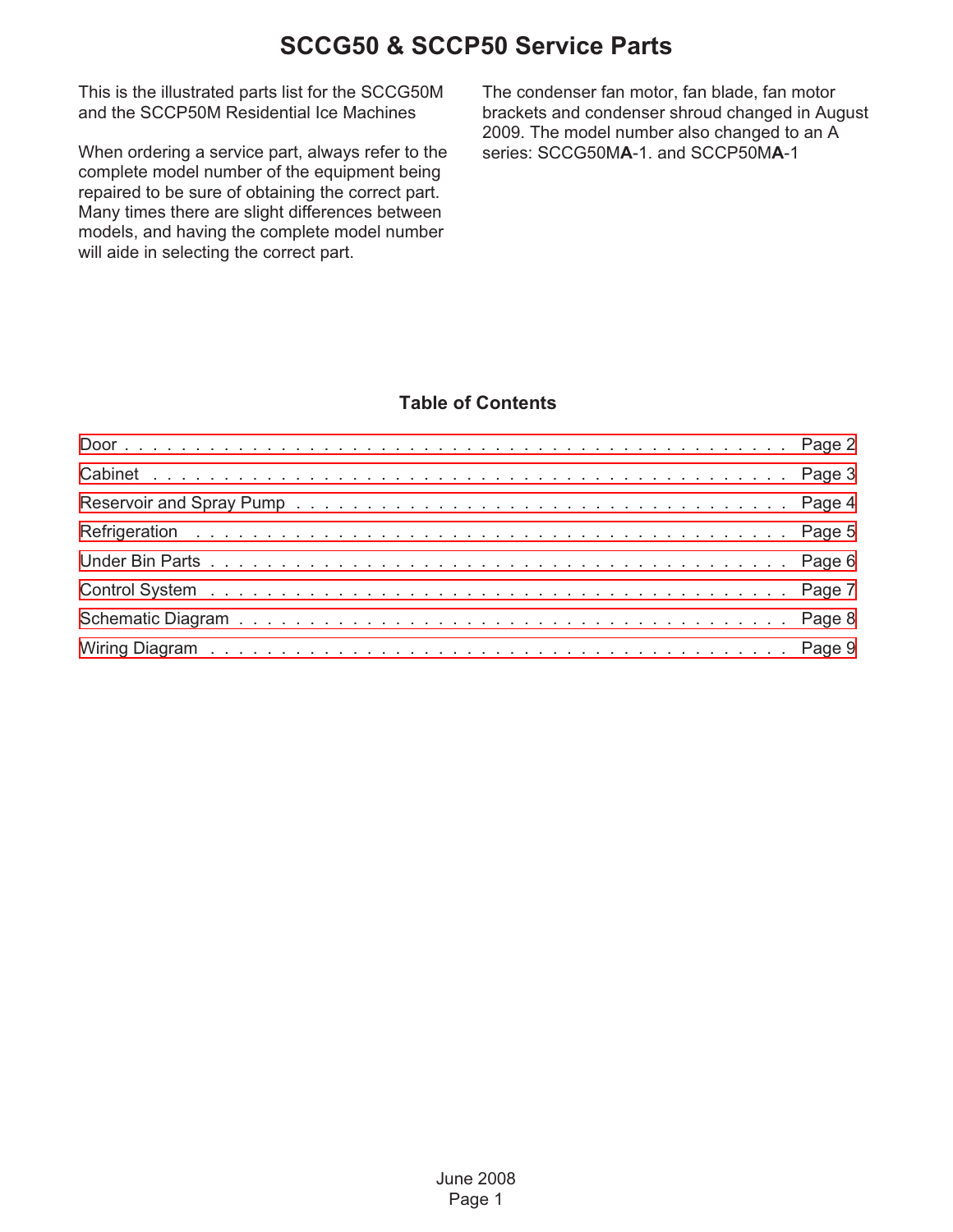<span id="page-1-0"></span>

Items 17 and 19 included with item 18, package shipped loose in bin.

| <b>Item</b>    | <b>Part</b>      |                               |    |                      | 03-1410-07 Lockwasher                    |
|----------------|------------------|-------------------------------|----|----------------------|------------------------------------------|
| Number         | <b>Number</b>    | <b>Description</b>            | 8  |                      | A39390-001 Support bracket               |
|                |                  | Door panel kits. Kits include | 9  |                      | 13-0949-03 Door gasket                   |
|                |                  | items 1 thru 8.               | 10 | 03-1404-40 Screw     |                                          |
|                | <b>KDFW</b>      | White panel, white handle     | 11 |                      | 03-3818-01 Screw - hinge to cabinet      |
|                | <b>KDFWS</b>     | White panel, SS handle        | 12 |                      | 02-3866-04 Hinge - top left/bottom right |
|                | <b>KDFB</b>      | Black panel, black handle     | 13 |                      | 03-1404-24 Screw - hinge to door         |
|                | <b>kDFBS</b>     | Black panel, SS handle        | 14 | 02-3866-03 Hinge     |                                          |
|                | <b>KDFS</b>      | SS panel, SS handle           | 15 | 03-1403-67 Screw     |                                          |
| $\overline{2}$ | 02-4433-01       | Corner block, RH              | 16 |                      | A39513-001 Door assembly, does not       |
| 3              |                  | 02-4430-42 Handle, white      |    |                      | include door panel or hinges             |
|                |                  | 02-4430-52 Handle, black      | 17 | 02-1875-07 Hole plug |                                          |
|                |                  | 02-4430-01 Handle, SS         | 18 |                      | 02-4474-01 Hinge package                 |
| 4              |                  | 02-4433-02 Corner block, LH   | 19 |                      | 02-4415-20 Leg cap, pack of 4            |
| 5              | 03-1531-01       | Screw                         | 20 |                      | 11-0580-01 Magnet, door switch           |
| 6              | 03-3811-01 Screw |                               |    |                      |                                          |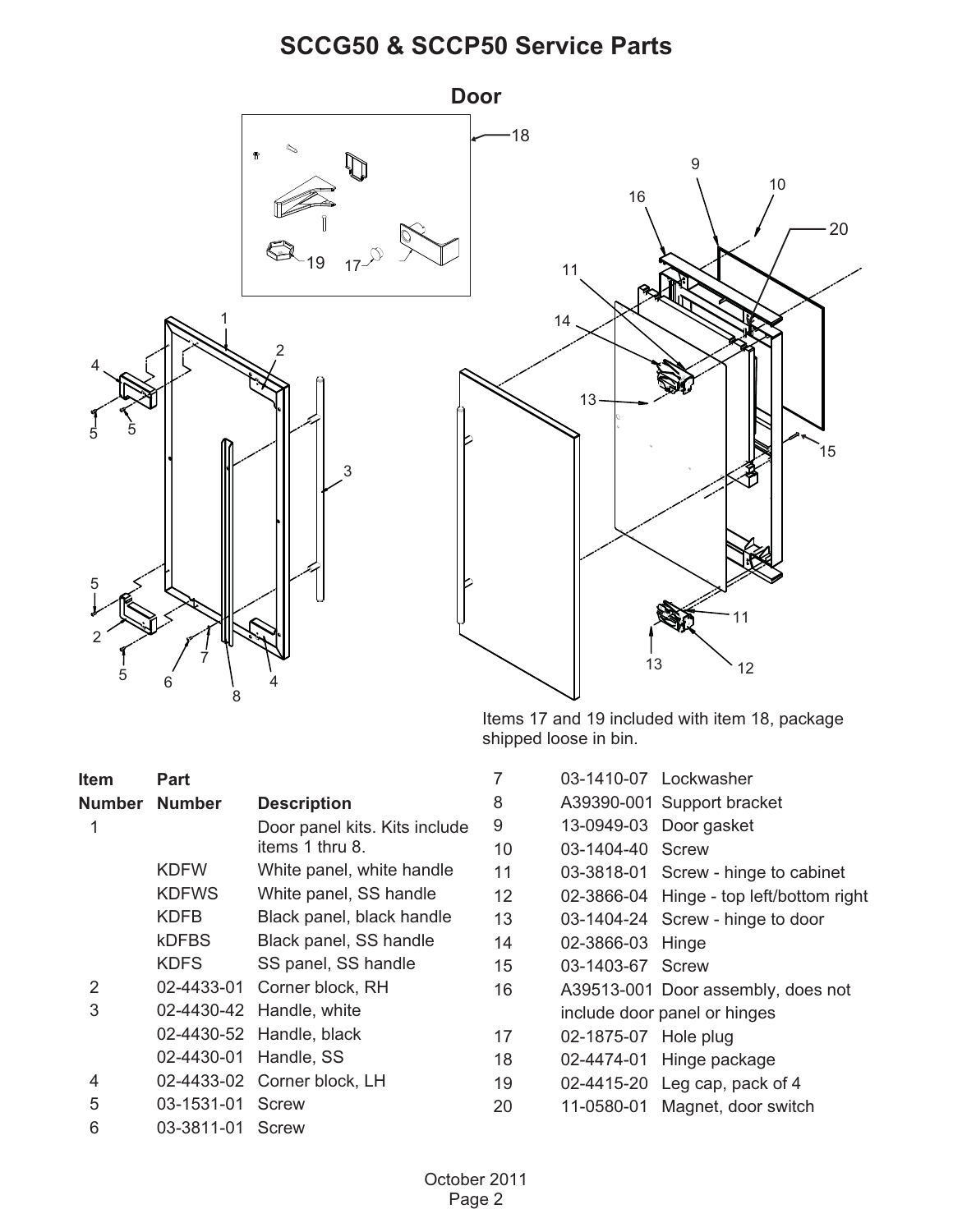<span id="page-2-0"></span>

- A39385-006 Btm hinge brkt, left SS
- 20 A34816-001 Bin stat bracket/scoop hldr
- 21 02-4391-03 Scoop

\* changed 1/2012 to add left & right hinge mounting

A39381-003 Service panel, SS

10 02-4392-01 Bin edging 11 03-3836-03 Screw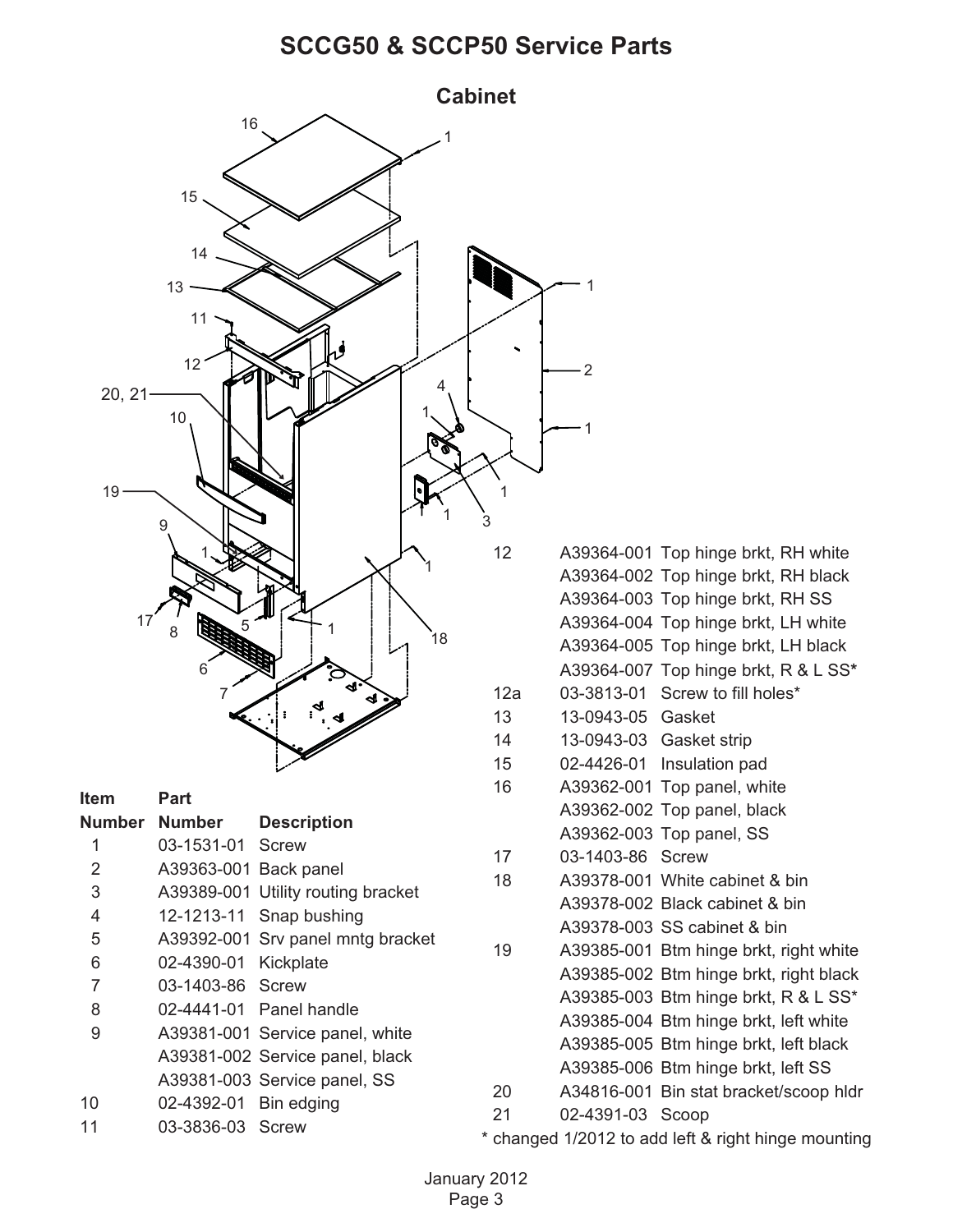<span id="page-3-0"></span>

| ltem   | Part              |                          |
|--------|-------------------|--------------------------|
| Number | <b>Number</b>     | <b>Description</b>       |
| 1      | 12-2986-21        | Water pump, incl item 1a |
| 1а     | 02-1719-00        | Fan blade                |
| 2      | 02-4379-01        | Pump discharge hose      |
| 3      |                   | A39030-023 Water probe   |
| 4      | 02-4371-03        | Spray platform           |
| 5      | 02-4368-01        | <b>Water Tee</b>         |
| 6      | 13-0617-11 O-ring |                          |
| 7      | 02-4365-01        | <b>Front bracket</b>     |
| 8      |                   | 03-3892-01 Thumb screw   |
| 9      | A39357-001        | Curtain                  |
| 10     | 02-4383-01        | Clamp                    |
| 11     | 02-4369-01        | Drain cap                |
| 12     | 02-4428-01        | Drain tube               |

- 13 02-4375-02 Evap bracket, left
- 14 02-4375-01 Evap bracket, right
- 15 02-4475-01 Grommet
- 16 02-4381-03 Clip
- 17 13-0617-04 O-ring
- 18 02-4381-01 Barbed fitting
- 19 02-4381-02 Spout
- 20 02-4373-01 O-ring
- 21 02-4370-21 Spray nozzle, kit. Set of 3
- nozzles, o-rings, screws and nuts.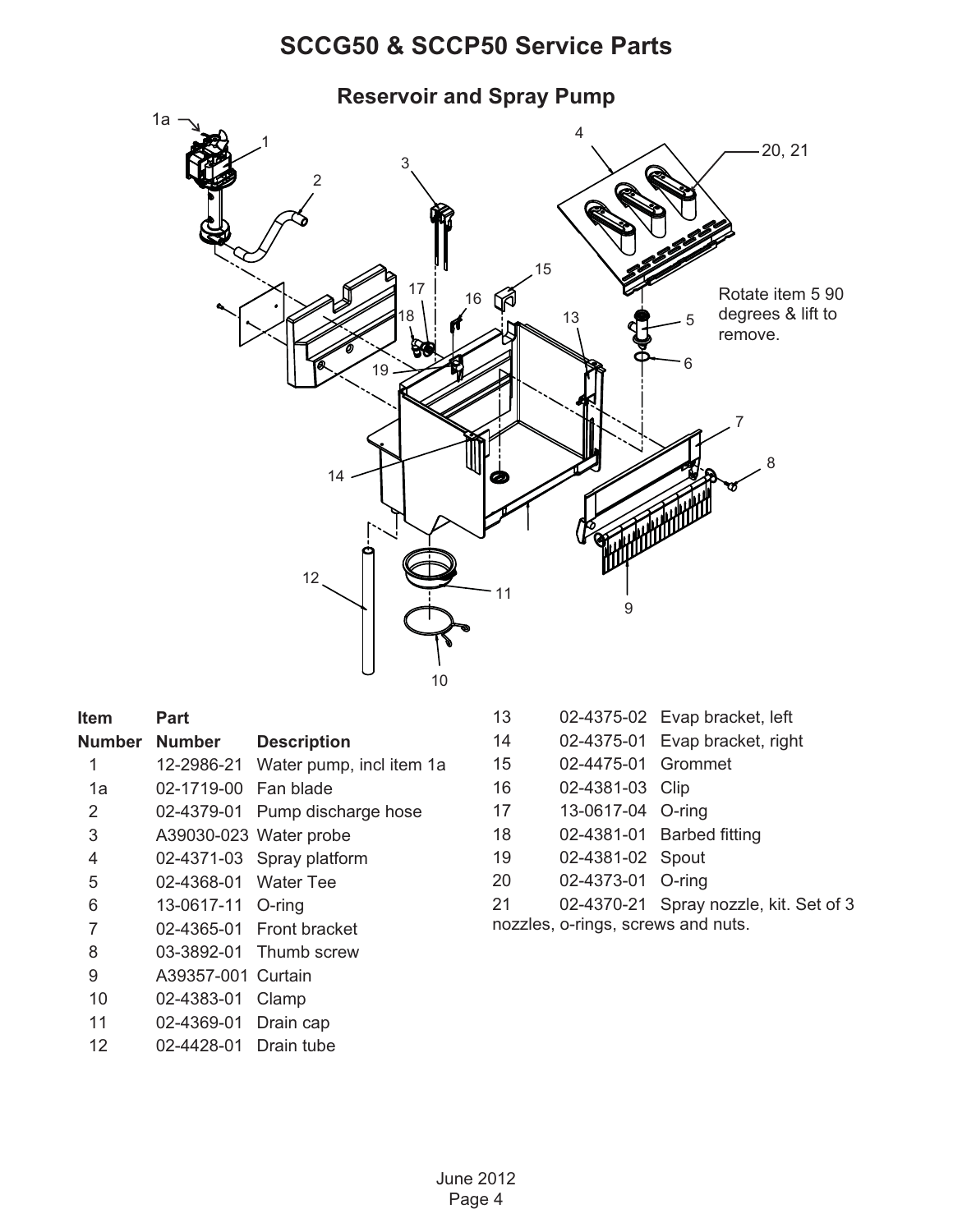<span id="page-4-0"></span>

- 
- 
- 
- 

| 4a | 18-8939-51 Overload |  |
|----|---------------------|--|
|    |                     |  |

- 
- 5 03-3821-01 Clip
- 6 03-1407-08 Washer
- 7 18-4700-28 Grommet
- 8 18-8940-01 Condenser
- 9 02-4416-01 Drier
- 10 11-0562-21 Hot gas valve
- 10a 11-0562-22 HGV coil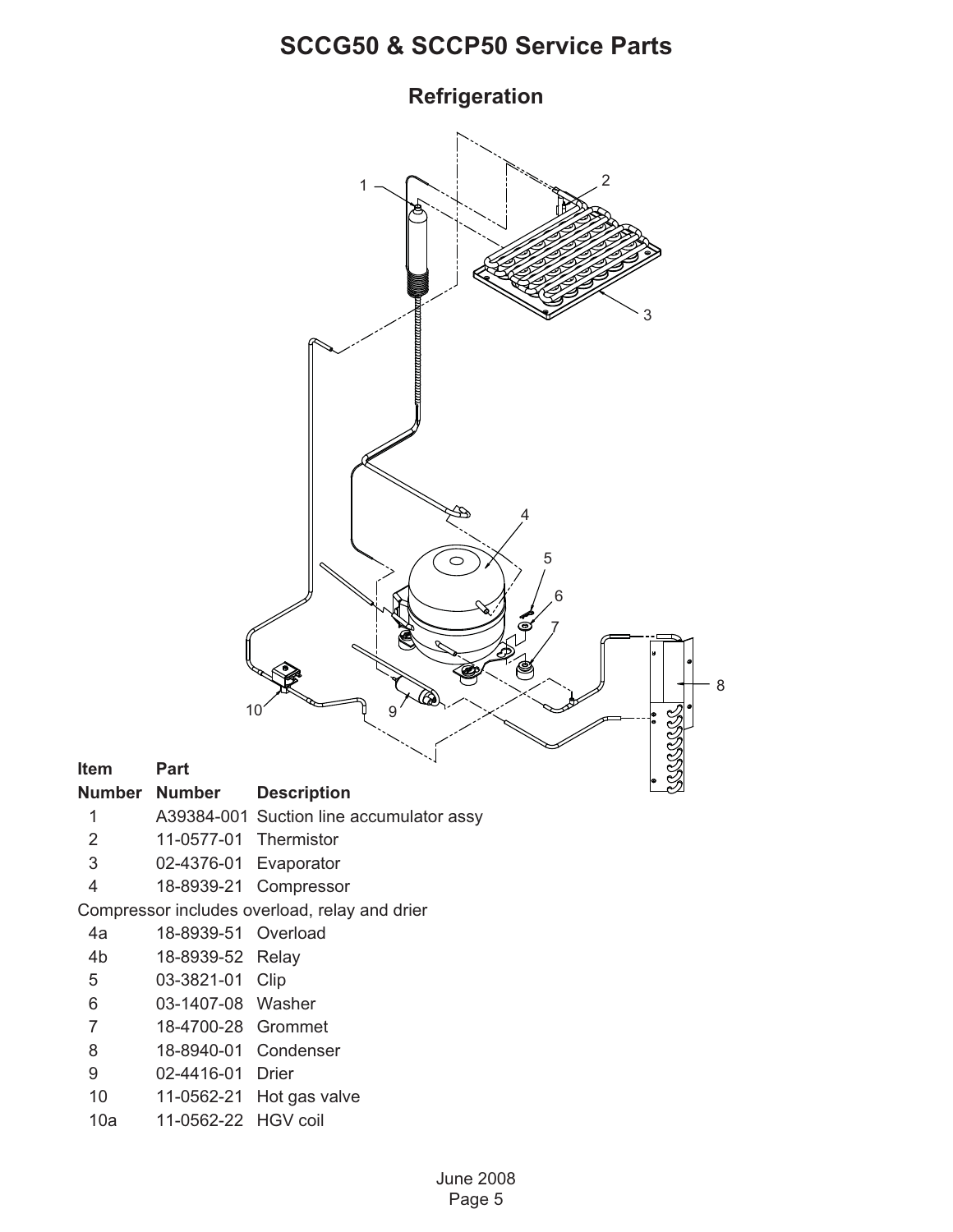<span id="page-5-0"></span>**Under Bin Parts** GRAVITY DRAIN MODELS ONLY  $\infty$ 14 15 6 16 4 8 3 10 17  $1, 2$ 19  $20^{21}$   $22$ 11 2 5 13 2 23  $24$ 30 2825 29 23 27 12 26 18 DRAIN PUMP MODELS ONLY **Item Part** 12a 02-4415-01 Leg cap 13 02-1875-18 Hole plug **Number Number Description** 1 12-2990-01 Inlet water sol valve 14 02-2814-13 Hose clamp 2 03-1531-01 Screw 15 02-4412-01 Drain hose 16 02-2814-08 Hose clamp 3 12-2396-02 Fan motor 17 16-0671-01 Elbow 12-3024-01 Fan motor, A series 18 A39462-021 Pump kit 4 18-8941-01 Fan blade 19 A37334-001 Discharge hose 02-4197-01 Fan blade, A series 20 02-0534-02 Hose clamp 5 A39555-001 Fan motor bracket A39555-001 bracket attaches to shroud. Use on 21 02-3522-01 Elbow prior models requires 2 brackets & A39359-001. 22 02-3374-01 Check valve A39556-001 Fan motor bracket A series 23 02-2814-13 Hose clamp 6 A39359-001 Fan shroud 24 02-4413-01 Drain tube A39460-001 Fan shroud, A series 25 02-3406-01 Barbed connector 7 13-0909-01 Gasket, order 1 & cut to fit 26 05-0591-01 Switch hose 8 02-4450-01 Air baffle 27 A39370-001 Switch bracket 9 11-0578-21 Thermostat 28 11-0504-01 Pressure switch 10 A39379-001 Thermostat bracket 29 03-3904-01 Spring 11 03-1403-16 Screw 30 12-2503-21 Pump & motor only 12 03-1608-01 Leg leveler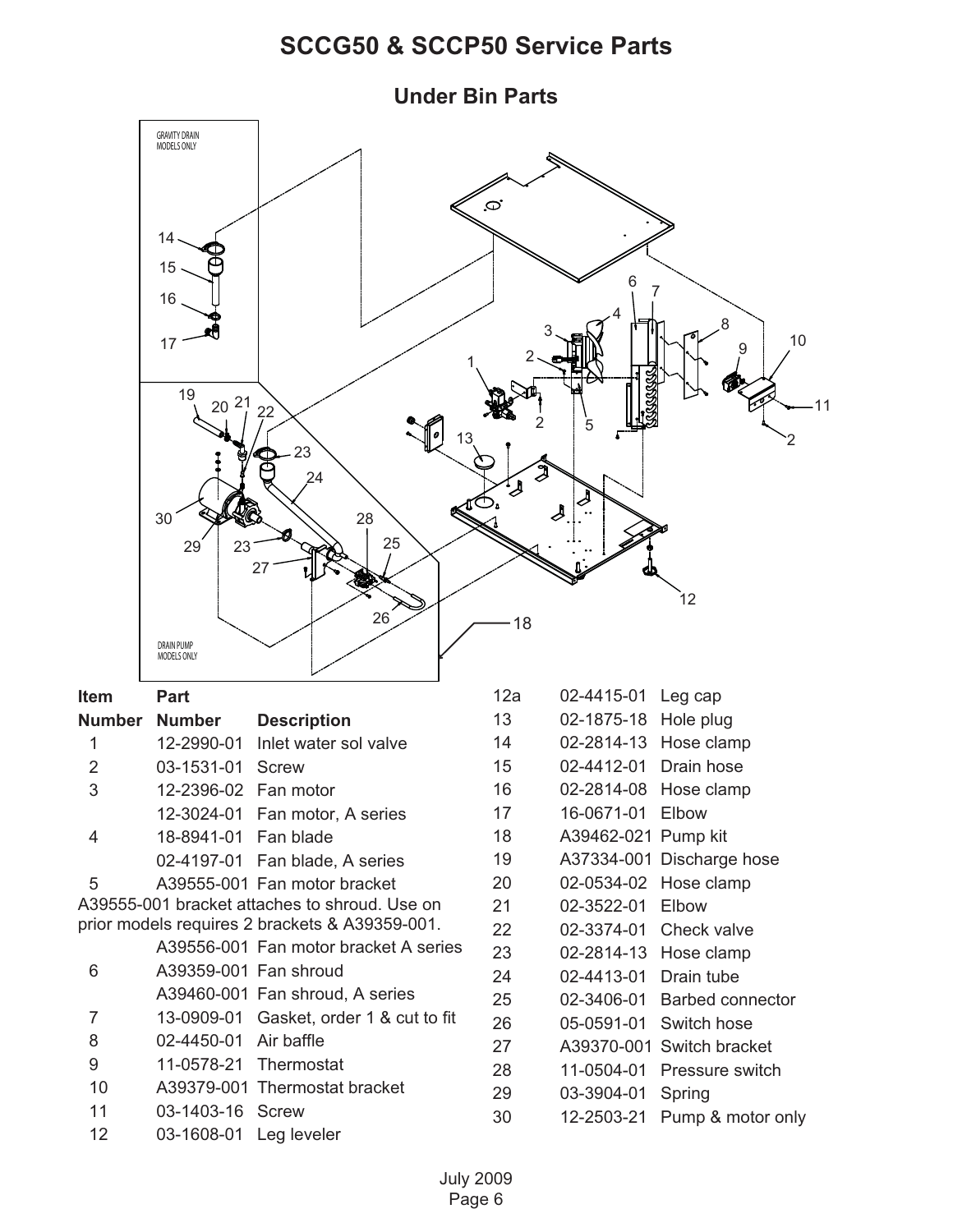#### <span id="page-6-0"></span>**Control System**



| Item   | Part             |                    |
|--------|------------------|--------------------|
| Number | <b>Number</b>    | <b>Description</b> |
| 1      | 03-3836-03       | Screw              |
| 2      | 12-2924-01       | Transformer        |
| 3      | 12-2980-01       | Bulb               |
| 4      | 02-4380-01       | Light cover        |
| 5      | 11-0574-01       | Switch panel       |
| 6      | 12-2980-03       | Bin light sensor   |
| 7      | 11-0573-25       | Controller         |
| 8      | 03-1531-01 Screw |                    |
|        |                  |                    |

9 02-4386-01 Cover

5

#### *Not Shown:*

| NS1 | 12-2980-02 Bin light harness & socket |
|-----|---------------------------------------|
|-----|---------------------------------------|

- NS2 12-3003-01 Bin stat harness
- NS3 12-3000-02 Hi voltage harness, lower
- NS4 12-3000-01 Hi voltage harness, upper
- NS5 12-2992-01 Water sensor harness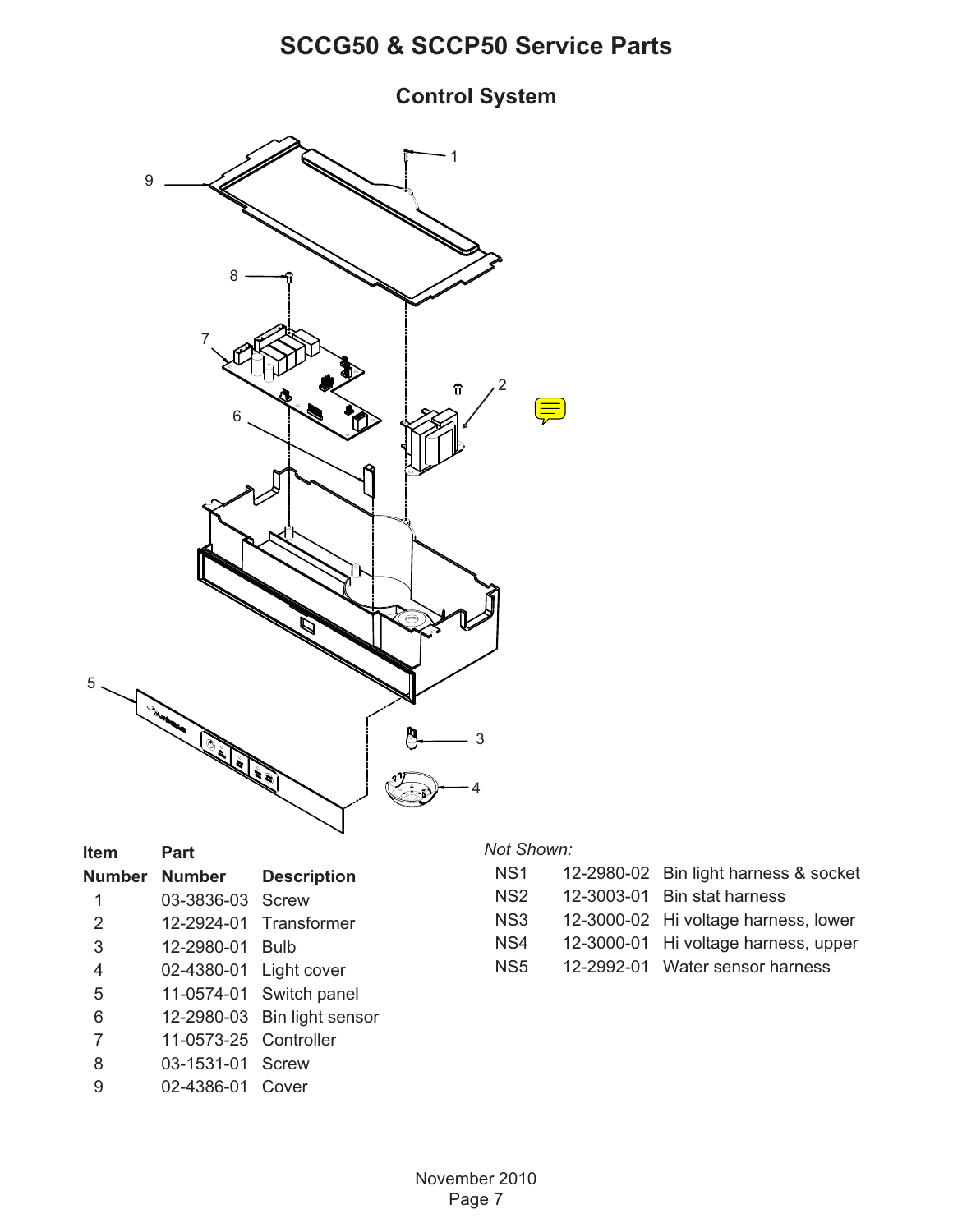<span id="page-7-0"></span>**Schematic Diagram**



June 2008 Page 8